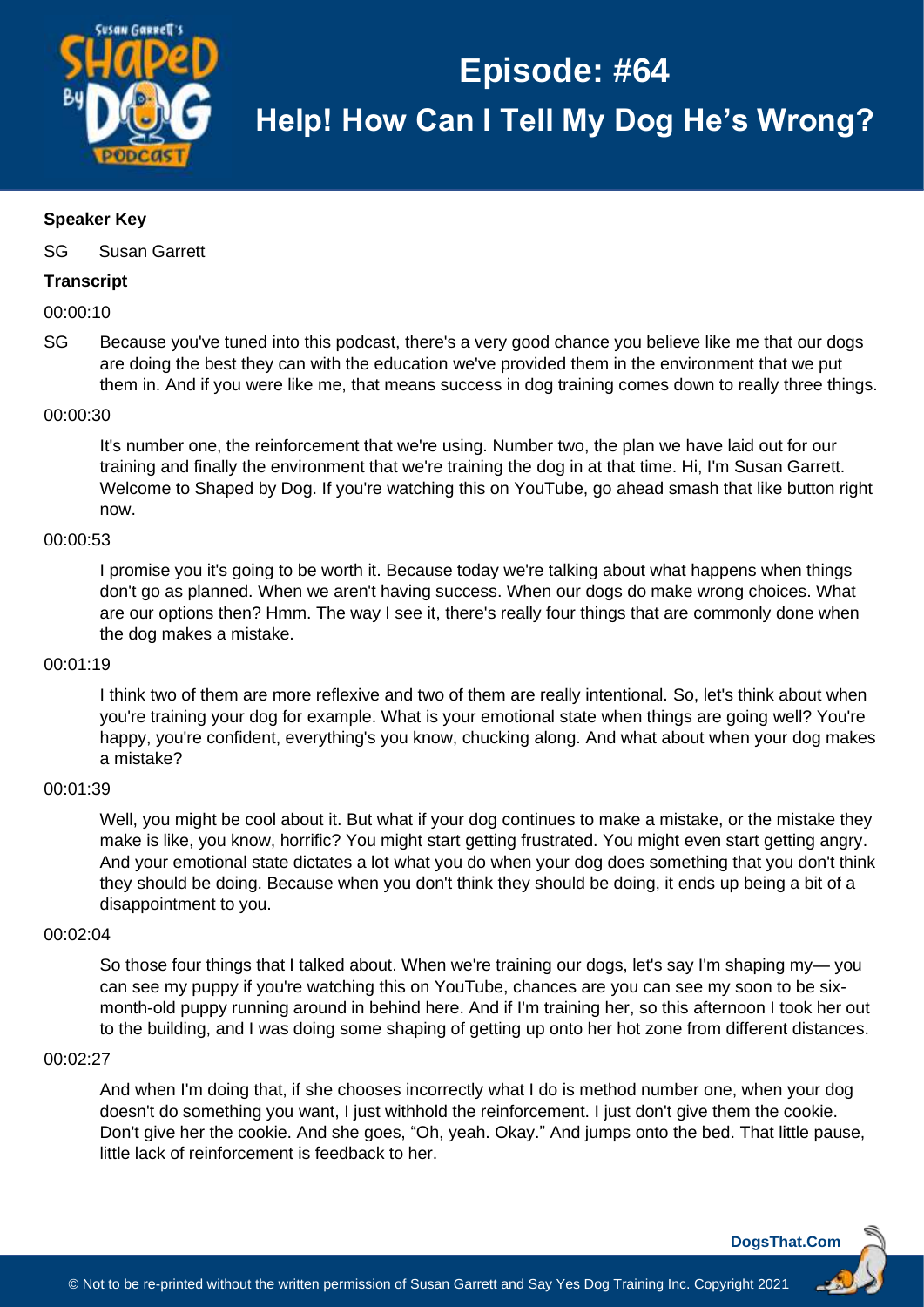

## 00:02:51

So that's method number one for what you can do. Now, let that always comes back to those three things that I said are really are what leads us to success. Number one, having a really clear plan. So, if you hire somebody to build you a house and you're building your dream house and you've given them several hundreds of thousands of dollars and they come up with this, you know, seven-page blueprint that's been approved by the city and they say, "This is what we're doing. We're starting construction tomorrow." You've got a lot of confidence in that. Right. You know that plan is going to lead to what your dream house should be.

## 00:03:30

And then they say, "By the way, we've built this exact same house with three other people. So, this time it should be a breeze." "Wow. That's great." As opposed to the fellow that you hired and you've given them all this money for your dream home and they come up with a napkin with some things drawn on it and some scribbles and some arrows and they say, "Yeah, we're about to start construction. We're ready to go." Uh, yeah, the confidence is not quite there. And chances are that plan is not going to work out as well as the first one.

#### 00:03:59

So, the plan ideally is something that has happened in the past that has been repeated with dogs in the past. It's clear, it's concise, it's split things down into achievable results for the dog. That's the plan. The value, as I talked about in [episode number 59,](https://dogsthat.com/podcast/59/) you need to have a ranking of value and know what you're training that the value is appropriate for the dog and the stage that you're training. And then the environment. You need to manipulate the environment. And I talked about that in [episode number 6.](https://dogsthat.com/podcast/6/)

## 00:04:33

So, if you've manipulated the environment so that the obvious, the right choice is the obvious choice, you've got high values to a reward to reinforce your dog and you've got that clear plan, success is inevitable. And so, if the dog makes a mistake, there's very limited choices for them because you've manipulated the environment that the obvious choice is clear because of the way you've manipulated the environment. You're using high value rewards.

#### 00:04:57

So just withholding that reinforcement, boom, they go (light bulb), "I got it." And they go right back to work. Now so that's one thing you can do when your dog chooses incorrectly. Another thing you can do, it's something that's called a [non reward marker.](https://susangarrettdogagility.com/2011/02/what-is-ideal-meaning-of-a-nrm/) And a non reward marker means a lot of things to a lot of different people.

### 00:05:20

It's something that I use, but that if I was raising a dog just to be a family pet, I could probably get through all the behaviors I ever wanted to train and never use a non reward marker. So, a non reward marker is used when not using it, the dog would keep working thinking they're going to get something.

#### 00:05:42

All right, I'll give you an example. Let's say I was going to give you a say, I'll give you a thousand dollars to deliver this package to the post office in Hamilton. Now I live 18 kilometers from the city of Hamilton. Thousand dollars, well that's high value reward. Okay, I've got that package. And I say, I'm going to deposit that thousand dollars into your bank account when you arrive.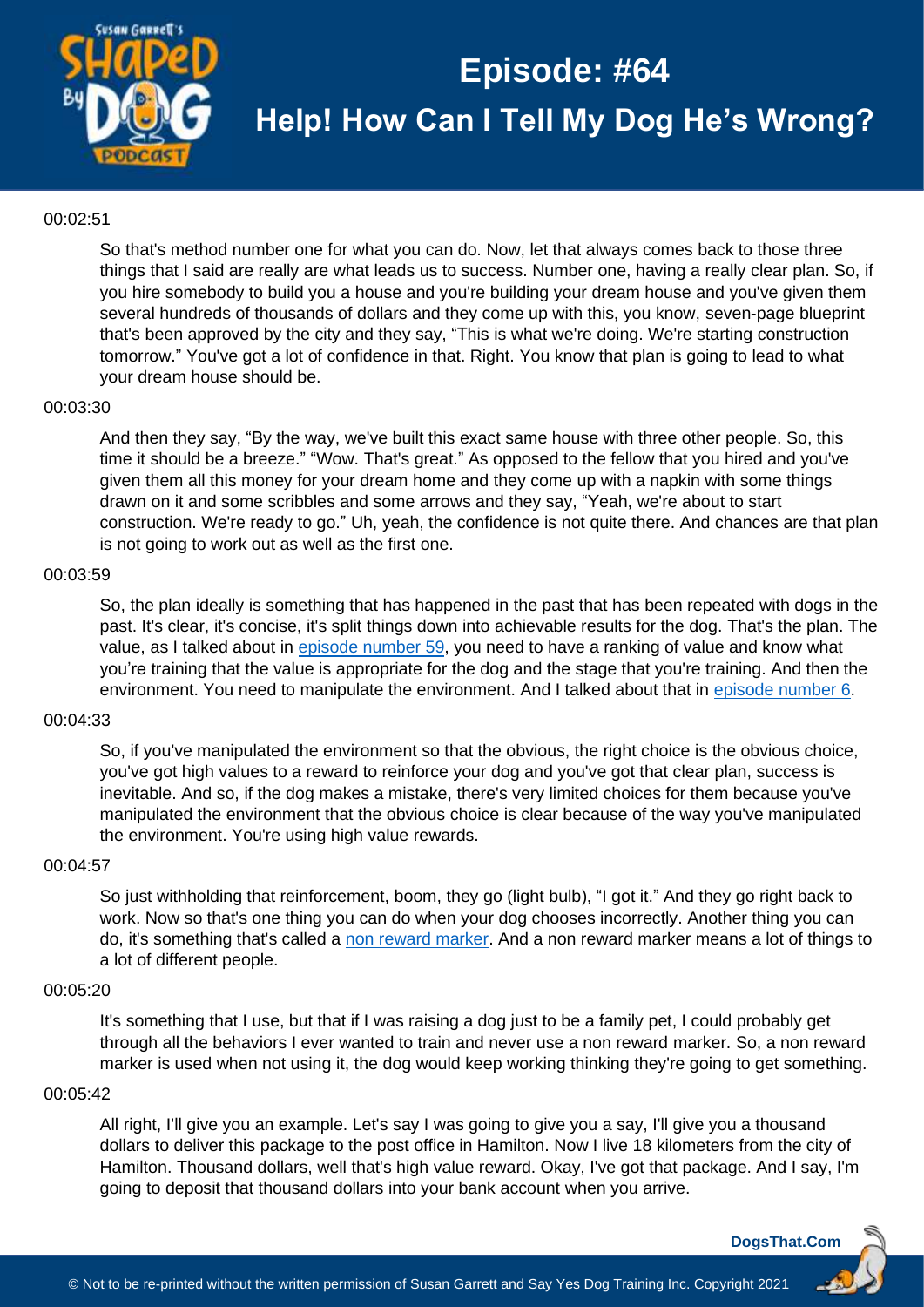

## 00:06:07

I'm going to watch you on a GPS tracking monitor. So, I see the monitor, I see them get in the car, I see them drive and I see them drive by the turn off to Hamilton. And they keep driving and they keep driving. They go by Toronto, they're into Quebec, they're going across Canada now. They're now close to 1800 kilometers and they pull into a town called Hamilton, Prince Edward Island. I didn't even know it existed.

#### 00:06:32

And then they call me up. "Yeah, no, you missed the turnoff." So, if I was training my dog to do something where if I didn't stop them, they would continue on thinking they were correct. It's really kinder to let them know that's incorrect. So, an example would be when I'm training my dogs in agility to weave 12 poles, and this would be not at the beginning. This would be, you know, down the trot a little bit where they— if they missed the entry, if I didn't tell them they missed the entry, then they would keep weaving and at the end they get off and they'd go, "Okay. I'm in Hamilton. Where's my reward? I've weaved those 12 poles, where—?" "Well, you made a mistake at pole number two."

## 00:07:14

So, do you see how that could be confusing and conflicting to your dog? So, a non reward marker. The key is it's unemotional. It's a word like I use the word, "Oops." Some people say, "try again" or "wrong". And it's only used when what you're teaching is a behavior chain. When if you don't tell the dog, if you don't give them that feedback, they're going to carry on and think they are correct.

#### 00:07:42

All right. The challenge with non reward markers is they're way overused. People use them when they're shaping. They shouldn't be used when you're value building. When you're initially, like what I was doing with my puppy, getting her to go a longer distance to a bed, that's value building.

## 00:07:59

I would never use a non reward marker there. That I would withhold reinforcement, or I would look at my role. Have I manipulated the environment well enough to get, to make the correct choice the obvious one? So, a non reward marker should not be used with puppies. It should not be used in a simple shaping or value building session.

#### 00:08:19

The challenge with non reward markers is they often are overused, incorrectly used, and they morph into the second way to tell a dog that they are wrong. The third way and the fourth way— so we have withholding reinforcement, we have a non reward marker. The third and fourth way, those two are what I call more unconscious reactive. Most often they are not planned.

#### 00:08:45

Non reward markers are conscious. I'm making a choice, withholding reinforcement, I'm making a choice. So, the third way of telling a dog they are incorrect is what I call a mild verbal punisher. And these aren't planned on my part. My dog tells me that I'm using them. So those are things when I might say things like, "That's enough" or "Cut it out." I might say "Seriously?" "Oh, my!" is another one I'll use. So, it's a mild verbal punisher. Now the non reward marker, the way we train it, it really isn't a punisher because it's trained like a recall.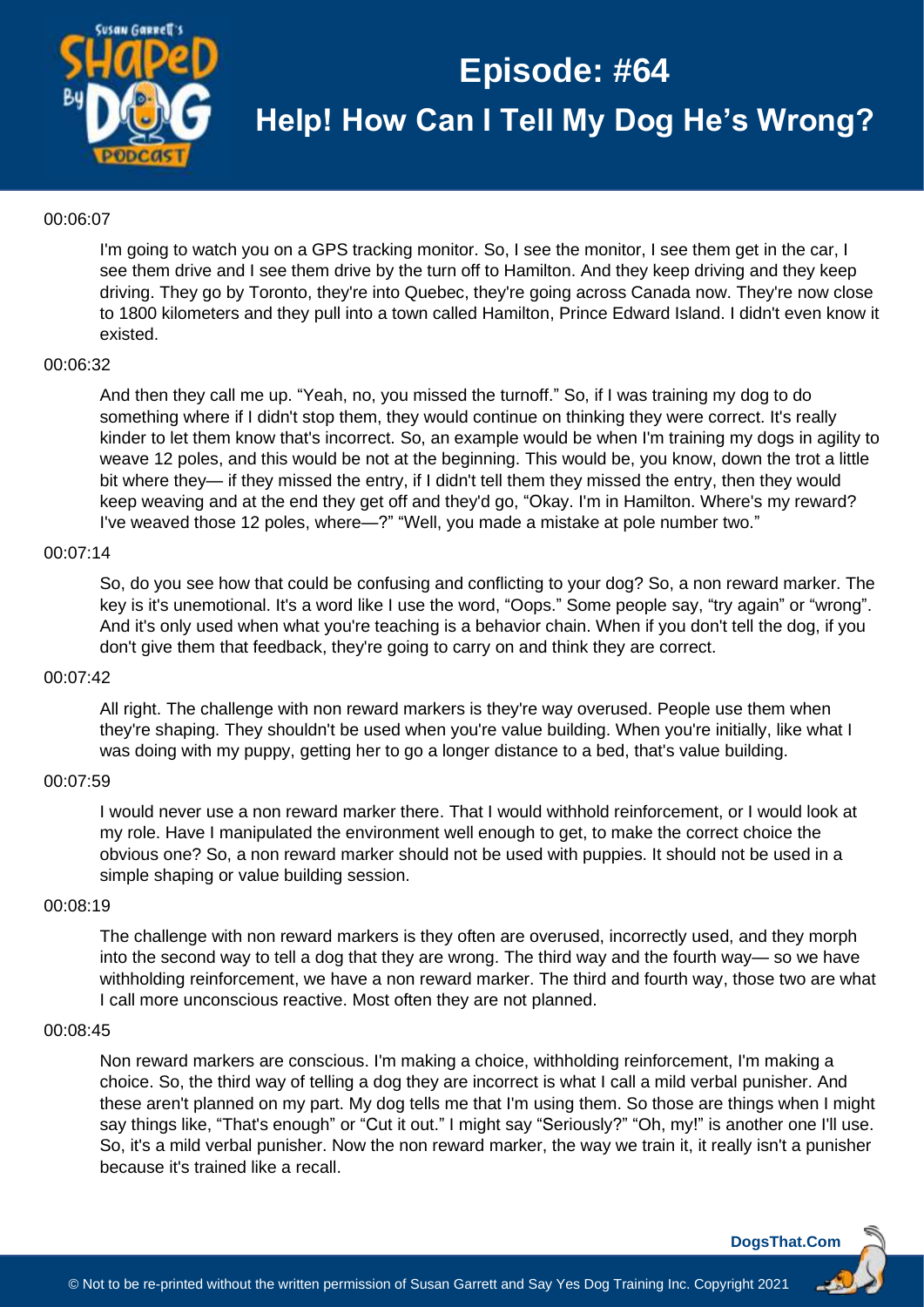

## 00:09:27

The dogs hear it, and they go, "Okay, I'm coming right back and I'm getting ready to try it again so I can get my reinforcement." The number three category, the mild verbal punisher, you could tell by the dog's reaction, they don't expect to reinforce her. Like they stopped. Sometimes maybe they append their ears. You look at their TEMP, right? Going back to episode [number 4](https://dogsthat.com/podcast/4/) here on Shaped by Dog. You look at the dog's behavior. And do they pin their ears? Do they tuck their tail a little bit?

#### 00:09:57

Now with my dogs, they just kind of look at me like, "Oh yeah." And the mild verbal punisher is said, you know, kind of sometimes I do it laughing. "Haha! Oh my." But it's not said in a rage. It's just "Oh…" like, "Yeah, this isn't gonna work for me." Okay. Now those mild verbal punishers honestly are things that I use around the house. But the mild verbal punishers are telling you, you have failed as a dog owner. You have failed as a dog trainer.

#### 00:10:34

You are frustrated because you didn't set up the environment for your dog to be successful. Maybe you gave your puppy too much freedom while you were recording a podcast and they did something naughty. Not the case. She's just lying right here beside me. That's what she's doing. So, the mild verbal punishers, they happen because we're human. And a lot of times they're unconscious. A lot of times, it's just the way you sigh \*sigh\*. But for some dogs, they're sensitive and they go, "Oh my bad, what have I done?"

#### 00:11:06

And what happens is that sometimes that mild verbal punisher goes into category number four. And that is an intimidating verbal or physical punisher. Those are things like, "No!" "Hey, no!" "Ah-ah!" "Knock it off!" And they could be followed up by taking the dog roughly or whatever, it could escalate. Both category number three, the mild verbal punisher and the intimidating verbal or physical punisher are signs you're frustrated. And what my mentor Bob Bailey says is when things don't go right in training, what do we do is 'bang head here', meaning go bang your head because you have failed your dog.

#### 00:11:49

Now, the first thing I do is I need to stop any reinforcement that the dog is getting. Now, are there times when I would use an intimidating verbal punisher, like I wouldn't use a physical one, but I have used an intimidating verbal punisher when my dogs are doing something that could end their life. Like if I see that they are chewing on an electrical cord. I might give the old "Hey!" to scare them, to get them away from that. It's rare. And it's when I have really, you know, made a mess of my dog ownership abilities that I set my, I allowed my dogs or my puppies to get into that kind of situation.

#### 00:12:27

When I use words and I just, you're always evaluating your dog's response to what you're doing. Your dog, shaped by dog, your dog is telling you when you screwed up as a human. Their emotional response is giving you a big hint that you didn't set them up for success. That your expectations are here but your, the way you've trained them is down here. And so, you have no right to be angry. And you know what, like I said we're humans cut yourself some slack, we get frustrated, but promise your dog you'll do better next time. That you're going to set them up for success. That you're going to look at the environment that you've left them in, or you're going to look at the plan you have for your training.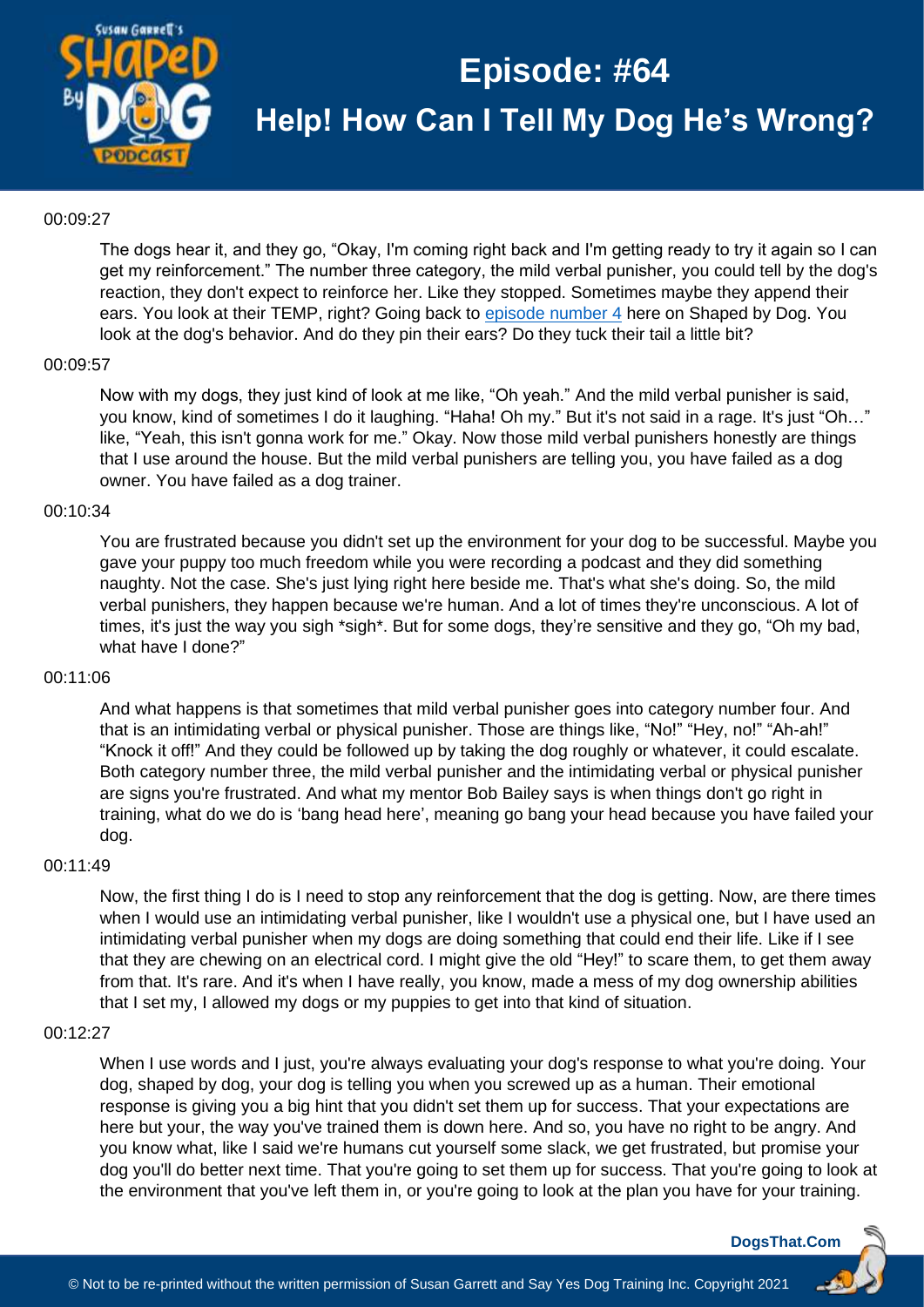

## 00:13:12

Now, a couple of episodes ago, I talked about teaching a dog [to touch their nose to a target.](https://www.youtube.com/watch?v=MzePo7RSQu4&feature=youtu.be) A target stick. So, this is something that I use a lot to teach a dog simple behaviors like sit or down or crawl. I might use it, I use it in my cooperative care, my cooperative health with my dogs where I'm cutting their nails or I'm brushing their teeth. I used the target stick for that.

## 00:13:37

Now think about, we want our dogs to touch their nose to a stick. What can go wrong with that? Well, first of all, if we haven't created an environment that's free of a distraction, the dog could completely ignore it. "Yeah. There's stuff going on around there." Or the dog might start sniffing. "I don't see any value in that. I'm going to start sniffing the floor." Or they might just leave, or they might go, "Oh, what's that?" And they start biting at it or they paw at it. All these things, you have to in effect, as a trainer end up punishing the dog. Withholding reinforcement long enough is a form of punishment.

#### 00:14:14

Me telling the person who carried that package to me to the post office in Hamilton 1800 kilometers away without giving them any feedback that they're wrong. That's in effect, punishing them, right? You're not getting that reinforcement. I'm withholding it from you. Uh, you got to start it all over again.

#### 00:14:33

And so why would all of those things happen with the target stick? It would happen because you didn't have a great plan. And tomorrow or in the next couple of days, I'm actually going to post a video on my YouTube channel here that gives you the exact plan I use so you don't have those problems. The exact plan I use with my dogs and my students' dogs, how the step-by-step of how to write a dog training plan to create the behavior you want without all of the failures that the dogs are going to have.

#### 00:15:07

So, if you would like to watch that, come back to my YouTube channel, hit the subscribe button and the notification bell and we will let you know when that video gets posted. It's going to get posted in the next couple of days. Part one is already there if you go to our channel. When you get the environment, when you have that plan correct then you don't end up needing to use verbal punishers of any kind. And 99% of the time we'll never need a non reward marker. It's very unlikely you need a non reward marker. Unless you're doing something that is a behavior chain.

#### 00:15:44

But a lot of people say, "Well Susan, come on! Pfft, it's kind of benign right? Like just using a little mild punisher, like what's the big deal? It's, how does that hurt anything?" The dog, you know, so they might get a little frozen look, but they recover pretty quick and we keep moving along. Every time you train, every time you interact with your dog, you are building a relationship. So, you're building a relationship both with yourself and with the thing you're training.

#### 00:16:16

So, let's say I'm cutting my dog's nails. I am building a relationship with my dog to the nail cutting. If I, my dog pulls her paw away and I go, "Hey, hey! Knock it off. I'm cutting your nails here." Over time our dogs are going to learn to hate having their nails cut. Where if you do it in a cooperative way, when they're never wrong, then they learn to love having their nails cut. They can't wait to have their nails cut. So, every repetition builds a relationship.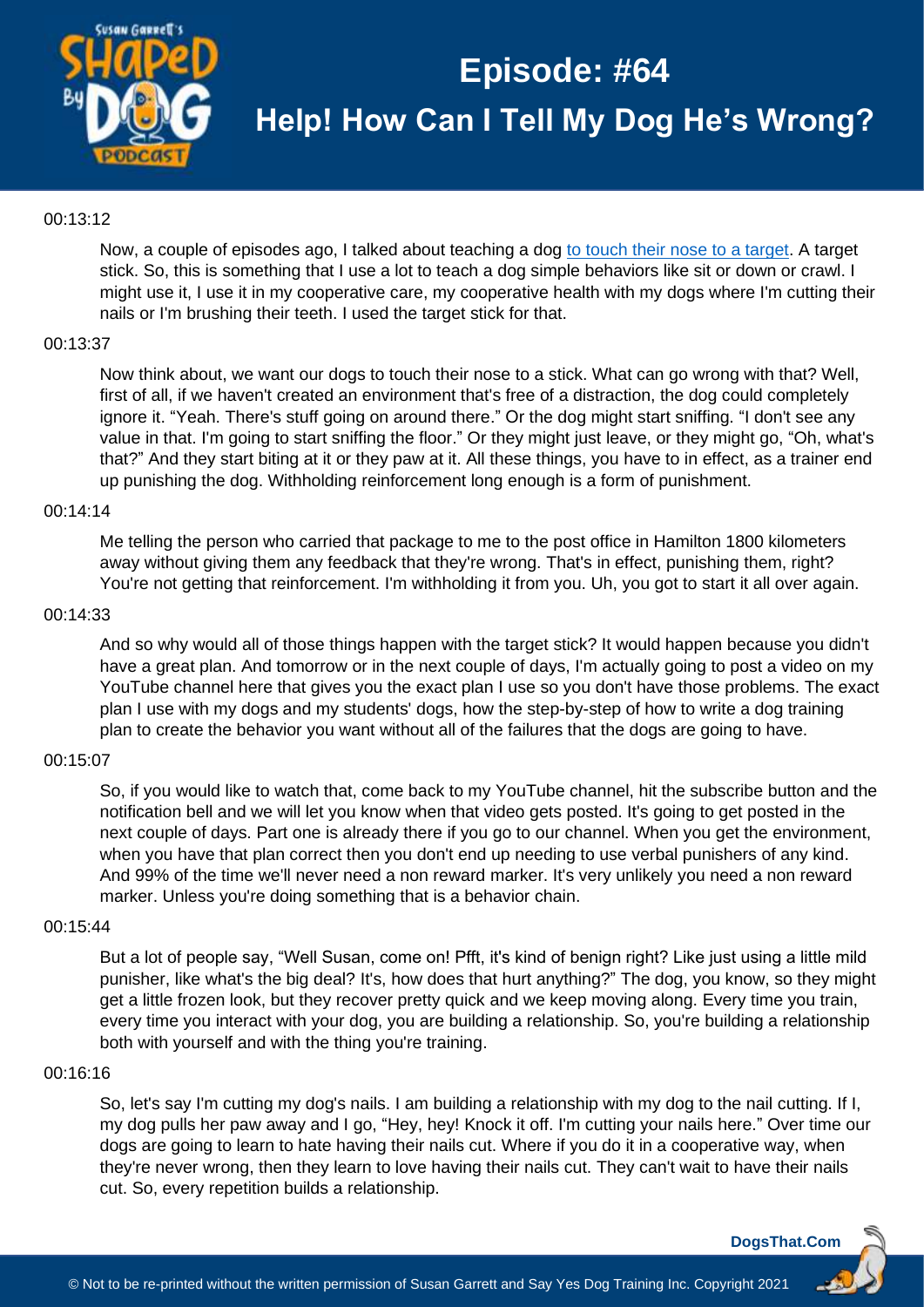

## 00:16:42

Are you building a positive relationship with your dog or are you tearing down that relationship? I'll give you one example. Another example. Let's say I have five tennis balls on a table, and I want to shape you to pick up the— they're all different colors. I want to shape you to pick up the yellow one. And you go and you pick up the blue one. And I say, "Ah-ah, no." And then you put it down, you pick up the red, "Ah-ah, Ah-ah, no." You put it down and you keep going "Ah-ah. Ah-ah." until you get the yellow one. And you could say, "Well, Susan this isn't a big deal." Yeah, that was good. Good feedback.

#### 00:17:08

But if that is training every single time, then you go into training expecting to be told you're wrong, you're wrong, you're wrong, you're wrong. Now being told you're wrong by withholding reinforcement once in a while is not a bad thing, but going into training without relationship, that's not a good thing. Here's a different way with a better training plan for picking up that tennis ball. What if you came into room there was only one tennis ball on the table? It was a yellow one.

#### 00:17:34

And I didn't say anything, and I just shaped you went over you picked it up and I gave you, uh, I clicked and gave you an amazing vegan chocolate chip cookie with nuts. It would be amazing. And gluten-free of course. And that would be well, like great. It would be a small one of course, because we don't want you to get full on one cookie after you just one repetition.

## 00:17:52

You put the ball back down or I might take the ball, put it back down and you pick it up again. After five or six reinforcements, you go, "I've got this!" Boom, pick it up, get a little vegan chocolate chip cookie. And then I might introduce a blue ball, but it would be at the far end of the table, the yellow ones closest to you so you might look at the blue, it's a little distraction in your environment, but you picked up the yellow. Bingo. You might get three chocolate chip cookies for that. Mmm. I want to be trained by me. Okay. I digress.

#### 00:18:20

And so, I'll carry on them. I put a red one and a green one on until I get all five balls on the table. But the four, I don't want you to pick up at the far end. And you now have had like a meal of these amazing chocolate chip cookies. And those ones are now distractions that you've learned to turn out. And now I bring them all together. Now, if you pick up a blue one now and you get no reinforcement, you would immediately put it back down and pick up the yellow one.

#### 00:18:44

"Whohoo! I know this game!" Do you see how easy success could be if you have great reinforcement? You've manipulated the environment for success, and you start with a really clear plan. When you do it right, it's so easy to be a success. We don't need to use any of the mild verbal punishers, as I said those things, they make us human, but I want every time for them to come out of your mouth the way they come out of my mind I go, "Sorry guys, my bad." How can I be better for my dogs? Non reward markers are things that, you know, they're just not needed for everyday, anytime that you're shaping a dog. With my own puppy, she actually would never need to know one at this stage unless as I'm training for agility, she will be introduced to one in a really positive way that for my dogs non reward markers, the word "oops" is super engaging.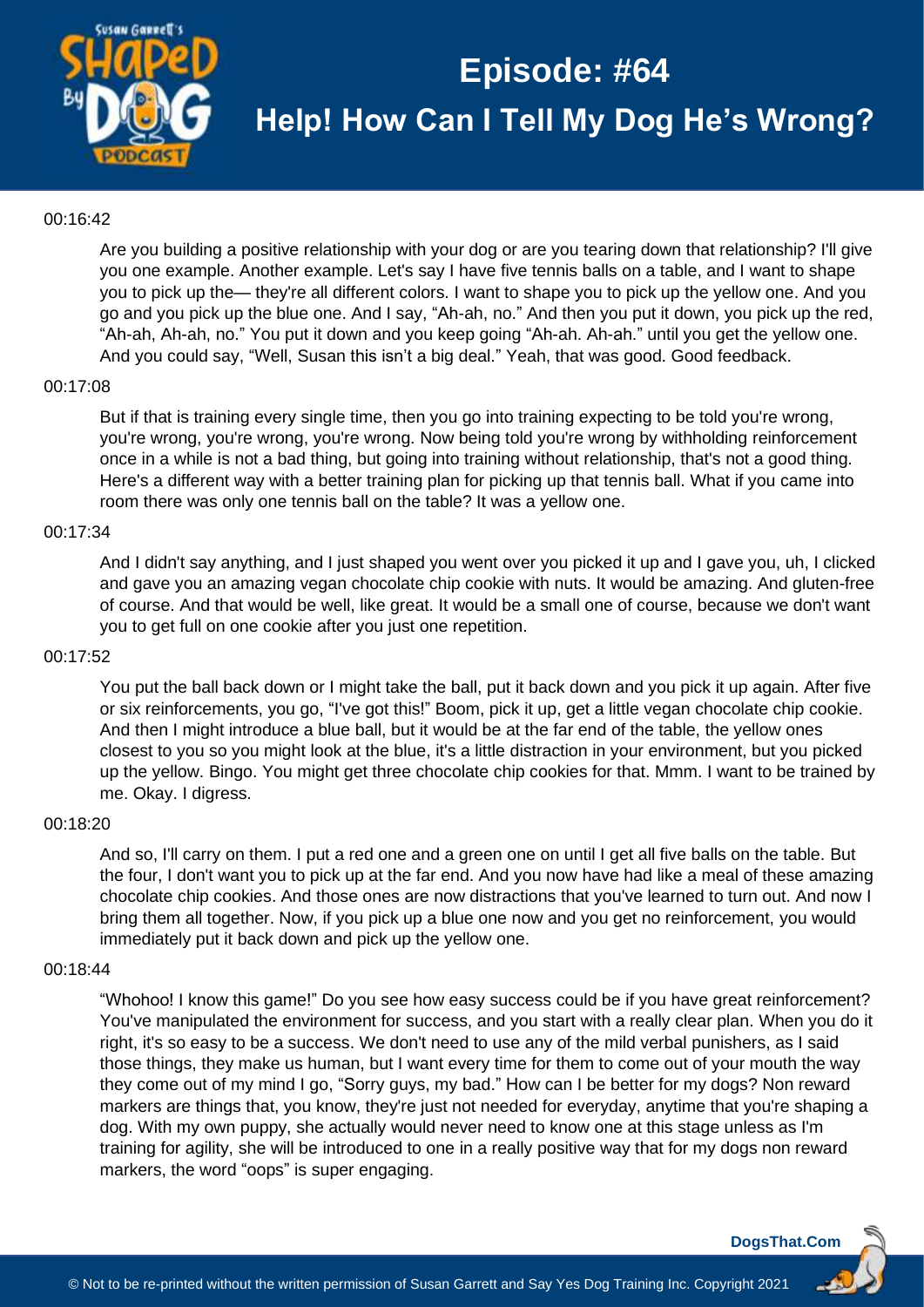

## 00:19:47

It's a different way that we teach it for sure. And it never morphs into a verbal punisher, the way a lot of people they'll be shaping their dogs and they'll go "Wrong. Wrong. Wrong. Wrong. Wrong! Wrong!!" Because they're getting more frustrated because their dog isn't getting, because the plan was flawed to begin with.

## 00:20:04

Do you see what I mean? So, focus on having that great plan, having great reinforcement, manipulating environment, and then you're going to have success. And you don't need to worry about how you have to tell your dog that they're wrong. Because it's going to be so aware that they are wrong. Hey, remember, check back on my YouTube page to see that training plan on how I train myself, how I train my dogs and my students' dogs on how to use the target stick in training.

## 00:20:30

That's it for today. I'll see you next time on Shaped by Dog.

## **Resources:**

[Podcast Episode 59: Why Your Treats Aren't Working for Your Dog](https://dogsthat.com/podcast/59/)

[Podcast Episode 6: The Art of Manipulation](https://dogsthat.com/podcast/6/)

[Podcast Episode 4: T.E.M.P. \(Tail, Eyes/Ears, Mouth, Posture\)](https://dogsthat.com/podcast/4/)

[Video: Target Training for Dogs Part One](https://youtu.be/MzePo7RSQu4)

[Blog Post: What IS Ideal Meaning of a NRM?](https://susangarrettdogagility.com/2011/02/what-is-ideal-meaning-of-a-nrm/)